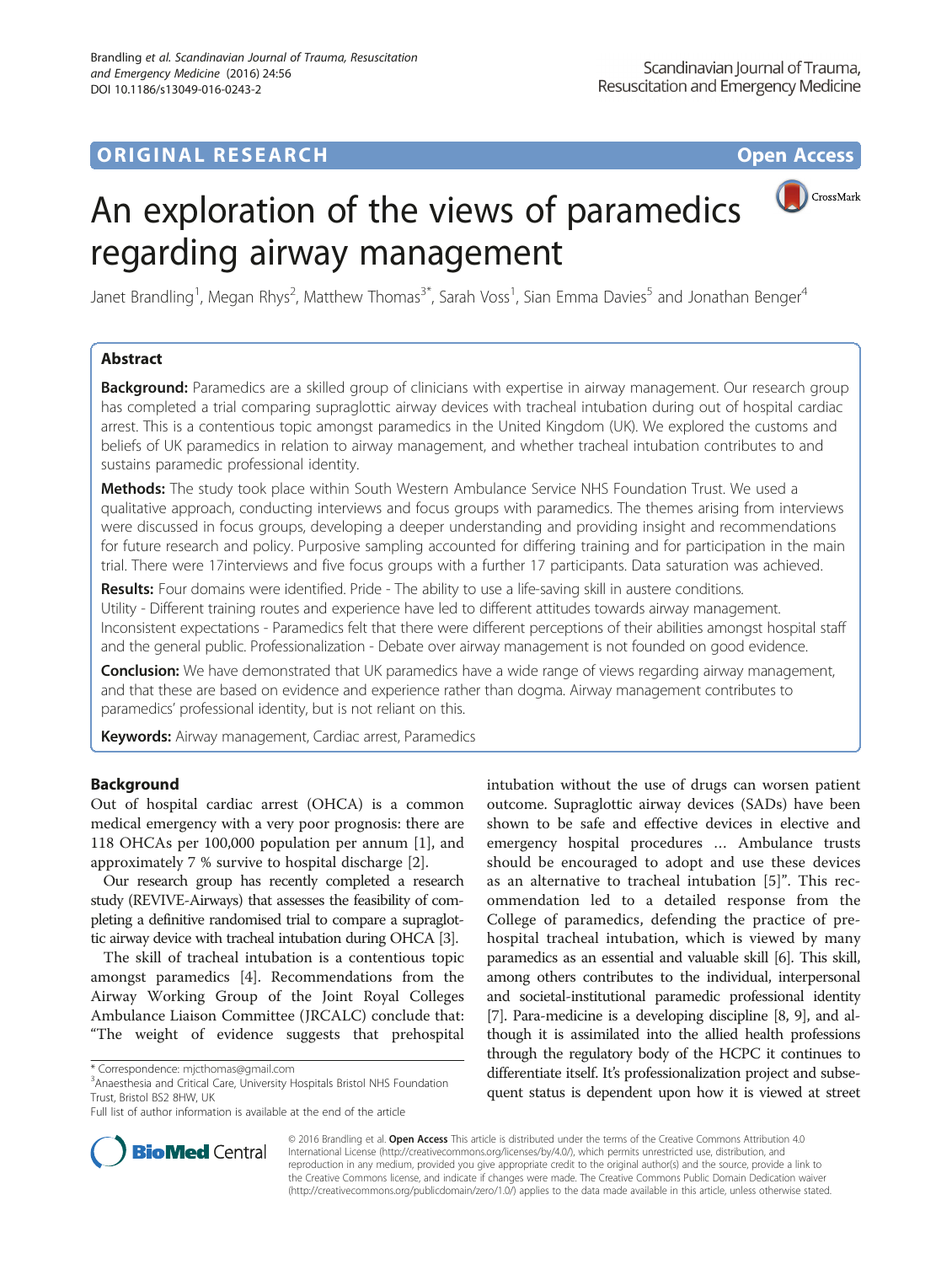level and by managers and educators within the profession as well as other professions outside [[10](#page-6-0), [11](#page-6-0)].

Whilst it proved possible to engage the required number of paramedics in our feasibility study, the majority of eligible paramedics within South Western Ambulance Service NHS Foundation Trust chose not to participate, and the strength of feeling regarding airway management in pre-hospital cardiac arrest has been apparent. We therefore undertook this companion qualitative study to explore paramedic views on resuscitation research and airway management and the reasons why paramedics did, or did not, take part in our feasibility study.

Literature review identified only two previous studies of paramedics' perceptions of airway management and tracheal intubation: these were from North America, and not specific to cardiac arrest [\[12, 13\]](#page-6-0).

The aim of this study was to understand paramedic views and behaviours in relation to pre-hospital airway management and resuscitation. Our objectives explored the following areas:

- 1. The existing customs and beliefs influencing prehospital intubation and resuscitation by paramedics in the South West of England;
- 2. Whether intubation skills contribute to and sustain the professional identity of the paramedic, and how this might change and adapt in future.

# **Methods**

A two level qualitative approach was used, conducting interviews and focus groups with paramedics. The interviews identified issues arising for paramedics as individuals and as a professional group. Focus groups were used to discuss the themes arising from the interview data in depth, developing a deeper understanding but also providing insight and recommendations for future research and policy. The study followed our feasibility study, REVIVE-Airways [[3\]](#page-6-0). Both took place within South Western Ambulance Service NHS Foundation Trust. This research was funded by the Resuscitation Council UK and sponsored by the University of the West of England, Bristol. The funder and sponsor took no part in the design, conduct or reporting of the study. Since participants were NHS staff, NHS ethics committee approval was not required. However the project was reviewed and governance provided by the research ethics committee of the University of the West of England, Bristol.

It is known that paramedics have been trained either through a vocational pathway accredited by the Institute of Health Care Development (IHCD), and more recently paramedics have been educated to degree level by Higher Education Institutes (HEI). This may impact on paramedic beliefs and customs. Furthermore, some paramedics have expressed strong opinions on this topic in relation to REVIVE-Airways. Some were ineligible to take part in our feasibility study, whilst some declined to do so. Therefore a purposive sampling strategy, taking account of these factors, was used. Invitations were sent to paramedics who fitted the sampling categories; thereafter a snowballing technique was used.

Interviews and focus groups were held either within the workplace or on a University campus, and were conducted by an independent qualitative researcher. This researcher was advised on technical issues by a physician and a paramedic, both of whom had been on the study management team of the original trial. The interviews lasted between 11 and 50 min, while focus groups lasted 60–90 min. All were audiorecorded and recordings transcribed verbatim. Participant contribution was acknowledged with a gift voucher to the value of £10.

Thematic analysis was used and performed by an independent qualitative researcher. This was done in 2 stages:

- A. After interviews, for presentation and discussion at the focus groups;
- B. After focus groups, for final reporting.

A well-established iterative process of thematic analysis was used by the researcher to analyse each verbatim transcript [\[14](#page-6-0)]. This included:

- 1. Familiarisation with the data: reading and re-reading transcripts
- 2. Generating initial codes: noting codes of interesting and pertinent ideas
- 3. Searching for themes: systematically organising these recurrent ideas with extracts of text
- 4. Reviewing themes: checking themes are meaningful and relate to the text
- 5. Defining and naming themes: summarising the narrative with clear definitions
- 6. Producing the report: using extracts of data to exemplify the themes

To supplement and triangulate the analysis, paramedics and prehospital clinicians from the study team reviewed and commented on the themes presented independently.

Confidentiality, the right to refuse specific questions and withdraw were ensured via the consent process. A wide variety of paramedics felt able to participate, rather than just those with the strongest opinions or vested interests [\[15\]](#page-6-0).

#### Results

There were 34 study participants, with 17 paramedic interviews followed by five focus groups involving a further 17 individuals. Data saturation was achieved, with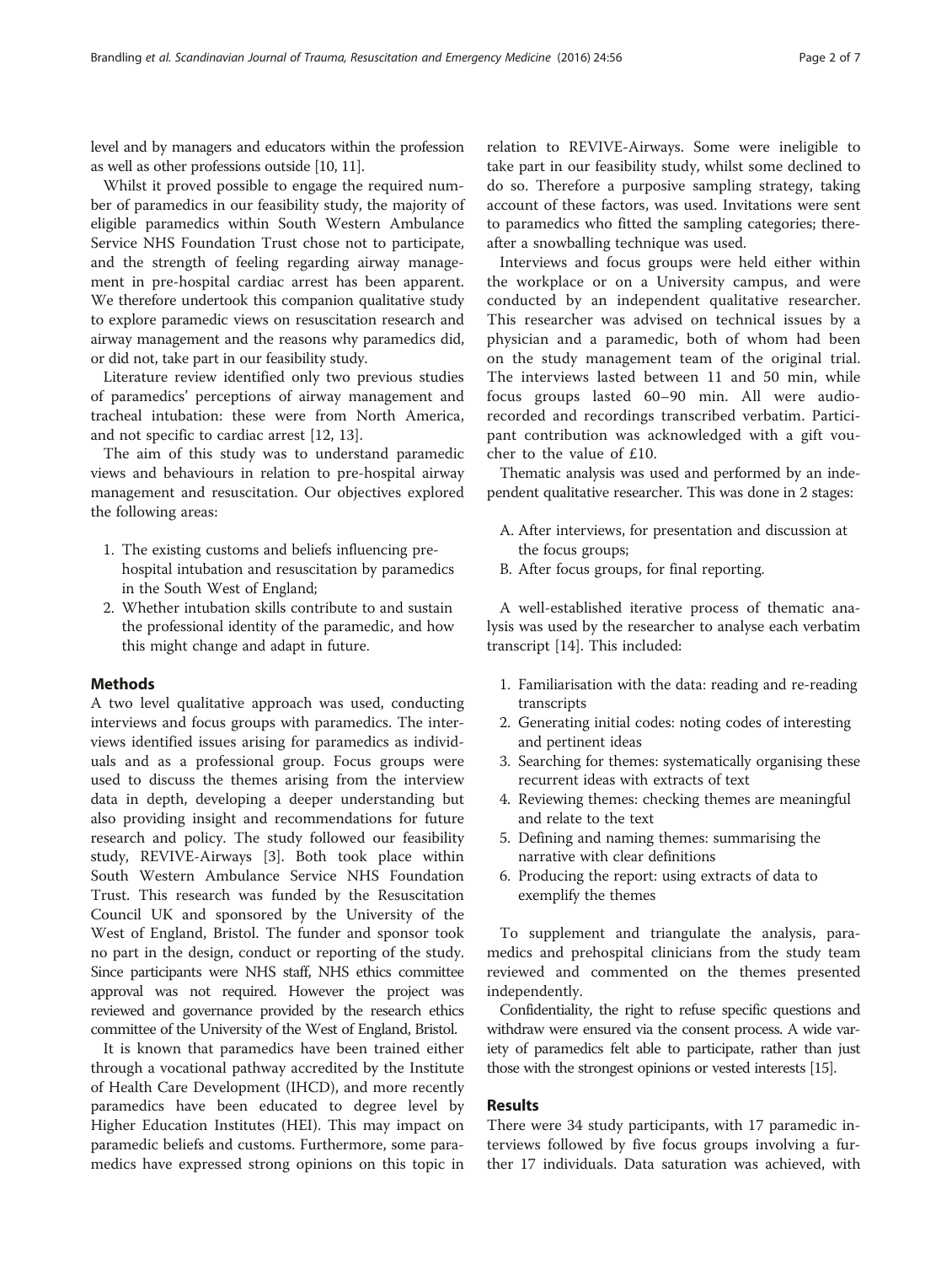no new themes were emerging from the data. The available population was also limited, and so recruitment was ceased [[16](#page-6-0)].

The characteristics of the 34 participants, in terms of their training and participation in REVIVE-Airways, are summarised in Tables 1 and 2.

It is clear from the accounts given by paramedics in this study that there are strong themes arising about paramedic identity, and how this relates to patient safety during the course of their work.

Figure [1](#page-3-0) illustrates the four domains into which paramedic identity was divided to discuss their opinions of airway management in practice.

# Domain 1: pride

# Life saving skills

The debate about retaining the skill of intubation was contentious for this group, and many of the paramedics immediately defended their practice of intubation, suggesting they would be extremely unhappy to relinquish it. This quote exemplifies this viewpoint.

"I will defend that skill to my dying day, really, because I think it's still something we should have in our arsenal" (FOCUS GROUP4)

This view appeared to be based on concern for patient safety; the possibility of not being able to respond adequately to life threatening events. Intubation is a technique that the paramedic can trust in case of aspiration and patient transport.

# A step-wise approach

The utility and necessity of resuscitation skills was discussed in depth. The paramedics provided consistent narratives about the practice and step-wise manner of resuscitation and intubation. They expressed value for supraglottic devices as a component of this approach, with progression to intubation when necessary.

"… I work on my own and I am going to have to do ALS until the troops arrive… I found the i-gel brilliant actually … and that was much better than just sort of an OP airway bag and mask …But I still agree that there is a place for intubation." (FOCUS GROUP2)

#### Table 1 Interview participants

| Interview<br>participants | <b>IHCD</b> trained |                                                                           | HFI trained |                              | Total |
|---------------------------|---------------------|---------------------------------------------------------------------------|-------------|------------------------------|-------|
|                           |                     | REVIVE Excluded from REVIVE Excluded from<br>or declined<br><b>REVIVE</b> |             | or declined<br><b>REVIVE</b> |       |
| Number                    |                     |                                                                           |             |                              |       |

# Table 2 Focus group participants

| .            |                          |                                                                           |             |                              |       |  |  |  |  |
|--------------|--------------------------|---------------------------------------------------------------------------|-------------|------------------------------|-------|--|--|--|--|
| participants | Focus group IHCD trained |                                                                           | HEI trained |                              | Total |  |  |  |  |
|              |                          | REVIVE Excluded from REVIVE Excluded from<br>or declined<br><b>RFVIVF</b> |             | or declined<br><b>RFVIVF</b> |       |  |  |  |  |
| Number       |                          |                                                                           |             |                              |       |  |  |  |  |

Good resuscitation was in part due to the guidance issued in recent years. Although intubation is considered a treatment of last resort, its loss would be to remove a core skill, disabling paramedic ability to respond in absolute necessity. The geographic distant from hospital, having patients being trapped in awkward situations, with family members, pets and other observers involved and difficult retrieval circumstances were presented as contributory factors. Patients often had full stomachs, already soiled airways, injuries and co-morbidities; all indications to move immediately to intubation as an airway management technique.

"…because we are in an environment where the patients are not fasted, often have an airway full of detritus, whether it's vomit or fluid or a piece of pork pie and it is one of the last ditch adjuncts that we can use to maintain that airway and there's only us… no doctors, no anaesthetists, just you, so it is absolutely a key skill." (FOCUS GROUP2)

This clear narrative was a primary response to interview questions and reflects protocols used in paramedicine but as interviews progressed it began to be contested. Some respondents suggested a move from universal skills to a hierarchy, where specialist skills are targeted when necessary, and are performed by individuals experienced in that technique.

#### Hierarchy of competence

A hierarchal view became apparent (Fig. [2\)](#page-3-0), with a pyramid of specialism and with it the ability to use intubation skills. This was situated firmly in the top levels.

At the bottom of this pyramid inexperienced practitioners who have yet to develop competence require easy to use airway management techniques, while at the top the most highly specialist practitioners retain the highly desirable skill of intubation. Between these levels fall competent practitioners, and many respondents saw themselves in this zone. However this is clearly a contested zone, with variable views of competency and deservedness.

Participants wondered if it would work in practice, with a competent specialist in attendance:

"I think if only certain paramedics had it then you'd end up with situations where you needed it on scene but you couldn't get somebody there to do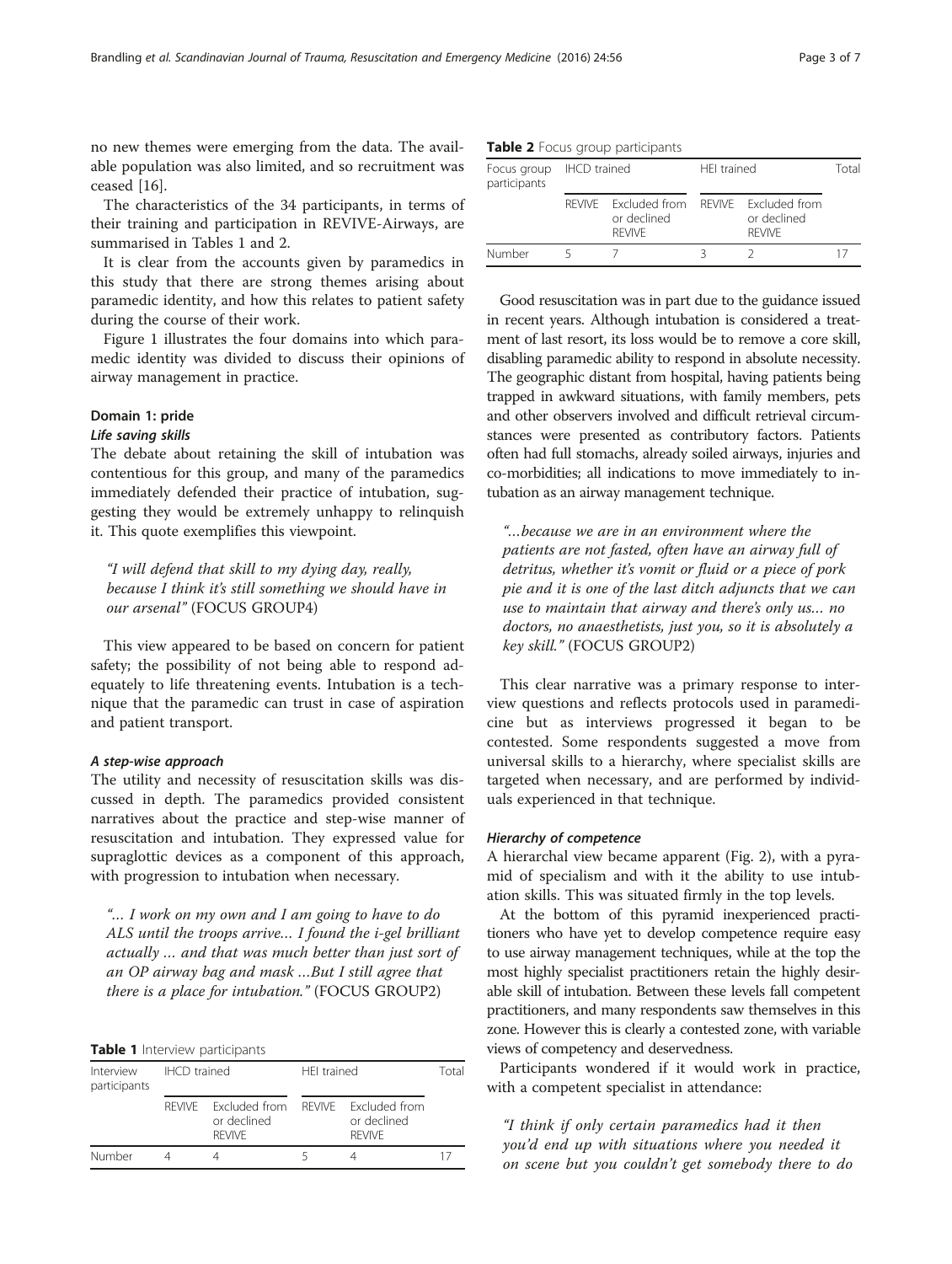<span id="page-3-0"></span>

it… So I think it needs to be a skill for everybody otherwise when you need it you won't have it." (FOCUS GROUP1)

Overall there was a strong sense of pride in resuscitation skills during the paramedic interviews and focus groups. Although there were several participants who questioned this view, most of the respondents wished to keep the skill and strongly defended tracheal intubation as part of paramedic identity.

# Domain 2: utility

# Tools to support airway management

This theme represents the practicalities of skilled airway management and the mechanisms that support good practice. The participants discussed recently acquired



tools to support airway management, such as intubating bougies and capnography. These tools enhanced their ability to successfully maintain the airway and intubate.

I find that we've actually got more equipment now. They've got introducers and bougies and people are starting to use them and intubations are becoming more successful because they've used the equipment correctly… It takes a lot of the guesswork out of it …" (FOCUS GROUP2)

# Training routes

The participants reflected upon training and variable views resulted from differences between the IHCD training pathway and the HEI route. Intubation as a core skill seemed to depend upon this:

"…experientially older staff, is they often see it as a core skill of a paramedic whereas perhaps newer people who have come through the university route where in the last few years intubation hasn't been quite pushed as much as it was when some of us older ones went through, it's not as important." (FOCUS GROUP5)

During IHCD training paramedics were required to complete 25 intubations in a hospital environment under the tutelage of an anaesthetist. Once completed, they were certificated competent. The HEI route does not have a similar process, and was suggested to be an inferior training mechanism.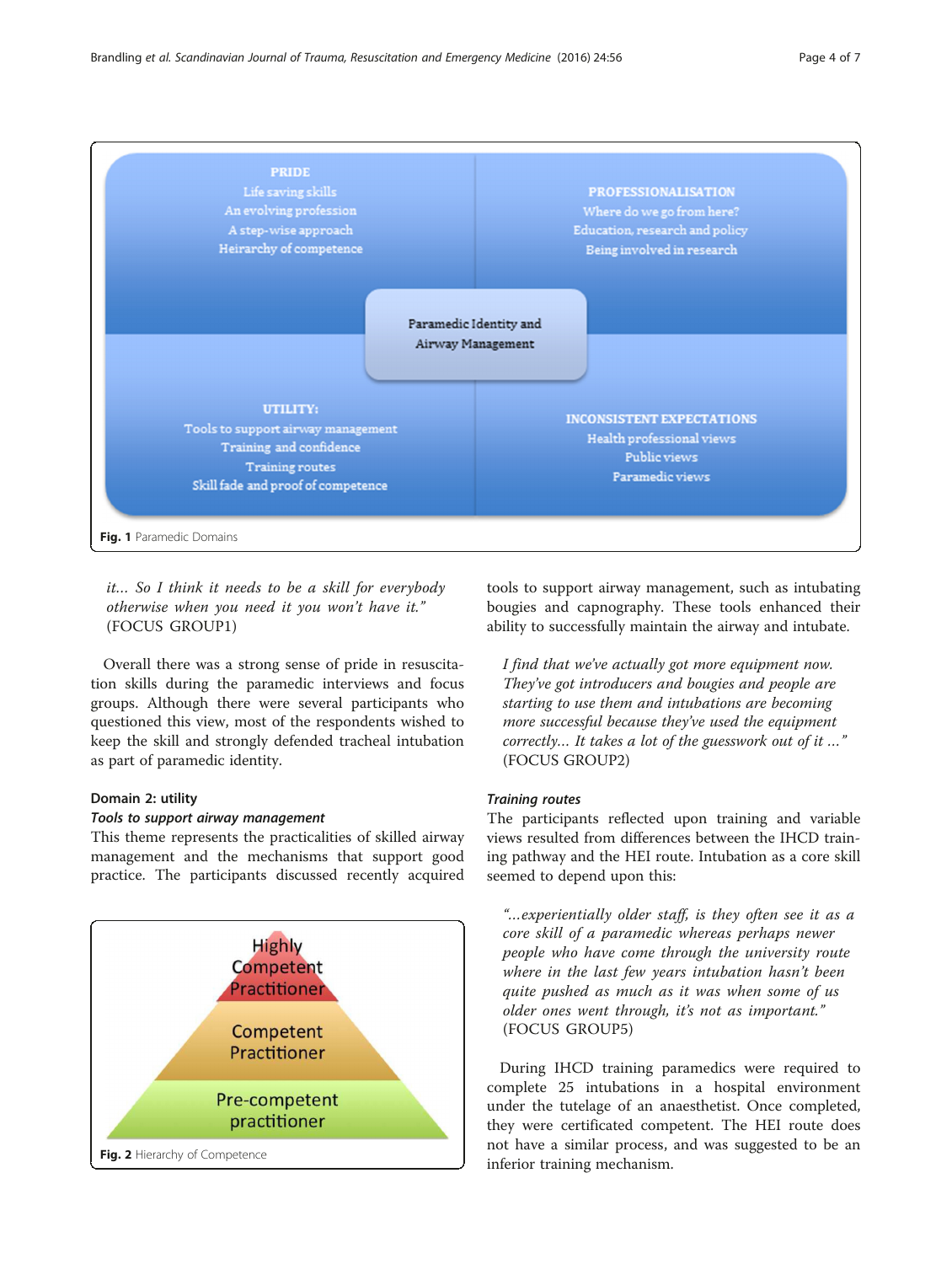The repetitive rehearsal in IHCD training was seen as providing skill confidence. For some this was a motor skill; once learned, never forgotten.

"…intubation really is a piece of cake… you know. If you've got the equipment and you keep it up together it is second nature." (FOCUS GROUP4)

HEI trained paramedics, on the other hand, were often more sanguine about airway management skills, finding the supraglottic airway devices sufficient in most instances. Nevertheless they rarely wanted to relinquish intubation altogether. It was referred to as the 'gold standard', as if the pinnacle of practice. After the initial discussion of intubation paramedic views of their own competence, in relation to skill fade, were raised.

#### Skill fade, confidence and proof of competence

Participants discussed statutory, mandatory and personally acquired training subsequent to basic training. Many talked of 'skill fade', and noted a lack of confidence in themselves or colleagues. Some admitted they didn't always feel confident about intubation.

"..if you are not well versed at doing it, faffing around trying to do this intubation, you know, I find it's difficult at times…I'd just like to be more trained in it and keep the skills up so I'd be more efficient at it." (FOCUS GROUP2)

Participants also discussed the increased need to develop skills such as assessment, diagnosis and drug administration, which relates to a greater proportion of their work, rather than focus so directly on resuscitation.

# Domain 3: inconsistent expectations Health professional views

Expectations of paramedic skill were thought to be different according to observer. Some were cynical about other health professional's view of their abilities, and felt that they were at risk of being criticised by other professions who lacked insight into the complexity of their work. Some had encountered frosty or critical receptions by other health professionals in emergency departments because they had brought in people who did not need emergency care.

"I don't think they have the comprehension of trying to manage somebody's airway when they're trapped between the bath and a toilet, or they're at the bottom of a ditch and it's dark and it's blowing a hooly and you can't see. There isn't the comprehension at all." (FOCUS GROUP2)

In some cases they felt that their skill and training counted for little and they were viewed as little more than 'ambulance drivers'. Specifically, it was suggested that some health professionals think retention of intubation skills is related to paramedic ego rather than necessity.

### Public views

The public, on the other hand, were considered to hold paramedics in high regard, and have high expectations.

"I think we're… generally we're held in really high esteem by the public and normally most people think we are like doctors…" (FOCUS GROUP3)

Participants felt that members of the public did not distinguish between paramedics and emergency care assistants, and in an emergency situation would expect a paramedic response, with personnel able to utilise extended skills regardless of training and capacity.

# Paramedic views

Paramedics demonstrated conflicting views of their own profession, largely related to the training route they had taken. IHCD trained paramedics valued the 'on-the-road' practical experience compared to HEI trained practitioners, who prioritised theory. On the other hand HEI practitioners considered themselves autonomous, able to critique practice rather than slavishly following protocol and guidelines. This issue represented a considerable, although not acrimonious, divide between the two groups.

"And we used to take people to hospital because we were scared if we left them at home something might happen. But now we have the knowledge and we know why we're leaving them at home." (FOCUS GROUP2)

# Domain 4: professionalization Where do we go from here?

Discussions of paramedic identity led to broader consideration of the profession's future. Only some paramedics had considered this in detail. The recommendations made by the Airway Working Group of the Joint Royal Colleges Ambulance Liaison Committee [[2\]](#page-6-0), were viewed as unwarranted criticism and provoked discussion. Paramedics robustly defended their profession and position.

"Contrary to popular belief paramedics are an intelligent group of people who will listen to argument, who will consider research in the right light and will come to a reasonable conclusion, I think, but I think it's when it's forced on you… that's when you sort of get the kick back." (FOCUS GROUP3)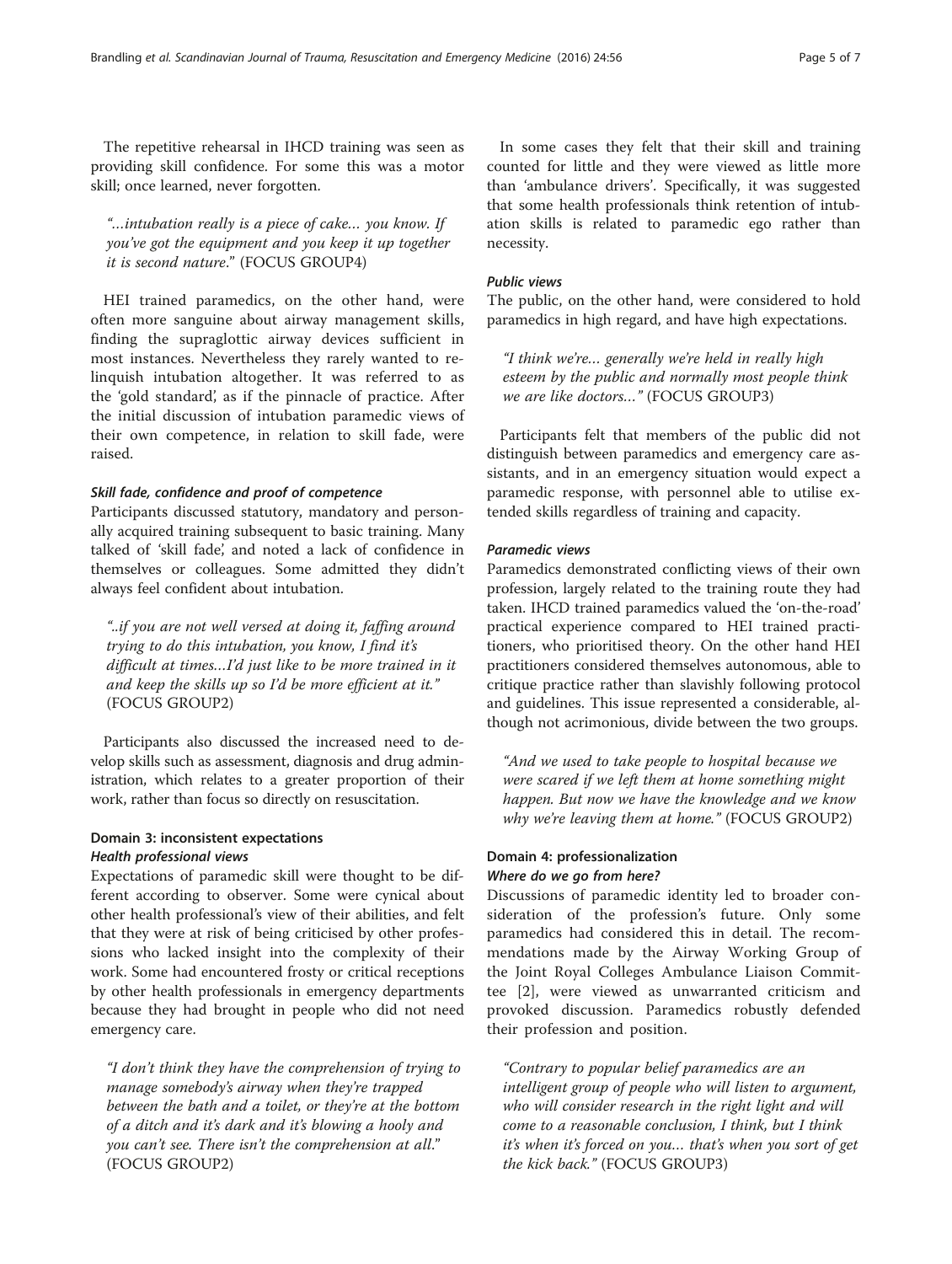This appears to be specifically directed towards doctors, where the efficacy of intubation in the pre-hospital environment was raised. They noted that the debate had served to galvanize their professional group, stimulating a desire to lead the direction of education, research and practice.

# **Discussion**

Prehospital airway management, and tracheal intubation in particular, has studies both supporting it and suggesting it can cause harm [[4, 17](#page-6-0)]. Our study was the first UK research to qualitatively assess paramedic airway management.

Participants were largely reluctant to relinquish intubation skills in favour of other devices, even if tracheal intubation remained available to a smaller group of more highly-trained paramedics. This is similar to the findings from a North American study of pre-hospital intubation, where it was believed strongly that paramedics should retain this skill [\[13](#page-6-0)]. In our study this view was justified by perceived clinical need, and the challenges of delivering excellent care in the out-of-hospital environment, and is consistent with previous research from North America looking at the skills most highly ranked by paramedics, where tracheal intubation was deemed the most important [[12\]](#page-6-0). However tracheal intubation may also be viewed as part of the "exclusive body of knowledge" that defines a profession, such that a threat to intubation is a threat to the profession itself [[18\]](#page-6-0). Although the paramedics in our study recognised that other airway management methods are often adequate there was a lack of trust or belief in the utility of supraglottic devices in difficult situations, when airways are soiled or patient extrication is difficult.

It is apparent that in order to successfully manage the airway in the most difficult of circumstances, paramedics should be provided with the best possible training, equipment and support. These issues have been identified previously [\[13](#page-6-0)], but there were several suggestions that this is not always the current situation. If airway management can be supported by the use of adjuncts such as supraglottic devices and capnography, and competency can be demonstrated regardless of the frequency of intubation, it remains valuable to encourage the use of a stepwise approach to airway management that includes intubation, since the removal of this skill may act to discourage and disempower UK paramedics.

We have shown that UK paramedics have a wide range of views regarding airway management that are based on evidence and experience, and that although airway management contributes to paramedics' professional identity, it is not reliant on this. It is apparent that frontline paramedics do not tend to occupy either of the divergent positions of the College of Paramedics or JRCALC [\[5](#page-6-0), [6](#page-6-0)],

but instead are able to use skills, experience and research evidence to form their own opinions. The themes illustrate a profession proud of its skills and contribution to health care and discussion elicited the professionalization agenda. This contemporary debate is emergent in the literature McCann et al., [\[10](#page-6-0)], Williams et al., [\[8](#page-6-0)], Burford et al., [\[7](#page-6-0)]) and illustrates the tensions from within the discipline and from related and influential professions. It is clear that paramedics still have mixed views about their status and associated skills, such as intubation and this is influenced by the educational route taken. If, as McCann et al. [\[10](#page-6-0)] discuss, para-medicine is moving towards increasingly professionalized and autonomous practice through its higher level education, professional body, professional journals, state registration and code of ethics, it may seek to hold on to skills, such as intubation, which differentiate it from other professions.

Although this is a small study, attempts were made as far as possible to sample a range of paramedics and therefore a wide range of views. Data saturation was reached and focus groups enabled some deep interrogation of the themes. In light of this research it is suggested that, until a decision is made regarding the effectiveness of alternative airway management methods compared to intubation during OHCA, intubation competency is retained but reviewed to ensure it is supported and provided to a consistently high standard.

Several of the authors of this paper(JBr,MT,SV, JB) are involved in the practice of and research into prehospital airway management. All will hold their own opinions. At the time of this research we used an independent qualitative research, who has since become involved further in prehospital research. We have used robust qualitative methods to ensure that personal opinions are not present.

Qualitative studies are useful in helping to determine future research priorities, and this paper supports numerous others in calling for a randomised control trial in this area [[19\]](#page-6-0). We have demonstrated that paramedics need to be at the centre of any trial investigating a key part of their practice, and that this in turn supports paramedics in the development and consolidation of their profession [[7](#page-6-0)–[11](#page-6-0), [20](#page-6-0)].

# Conclusion

We have demonstrated that UK paramedics have a wide range of views regarding airway management, and that these are based on evidence and experience rather than dogma. Airway management contributes to paramedics' professional identity, but is not reliant on this.

#### Competing interests

The authors declare that they have no competing interests.